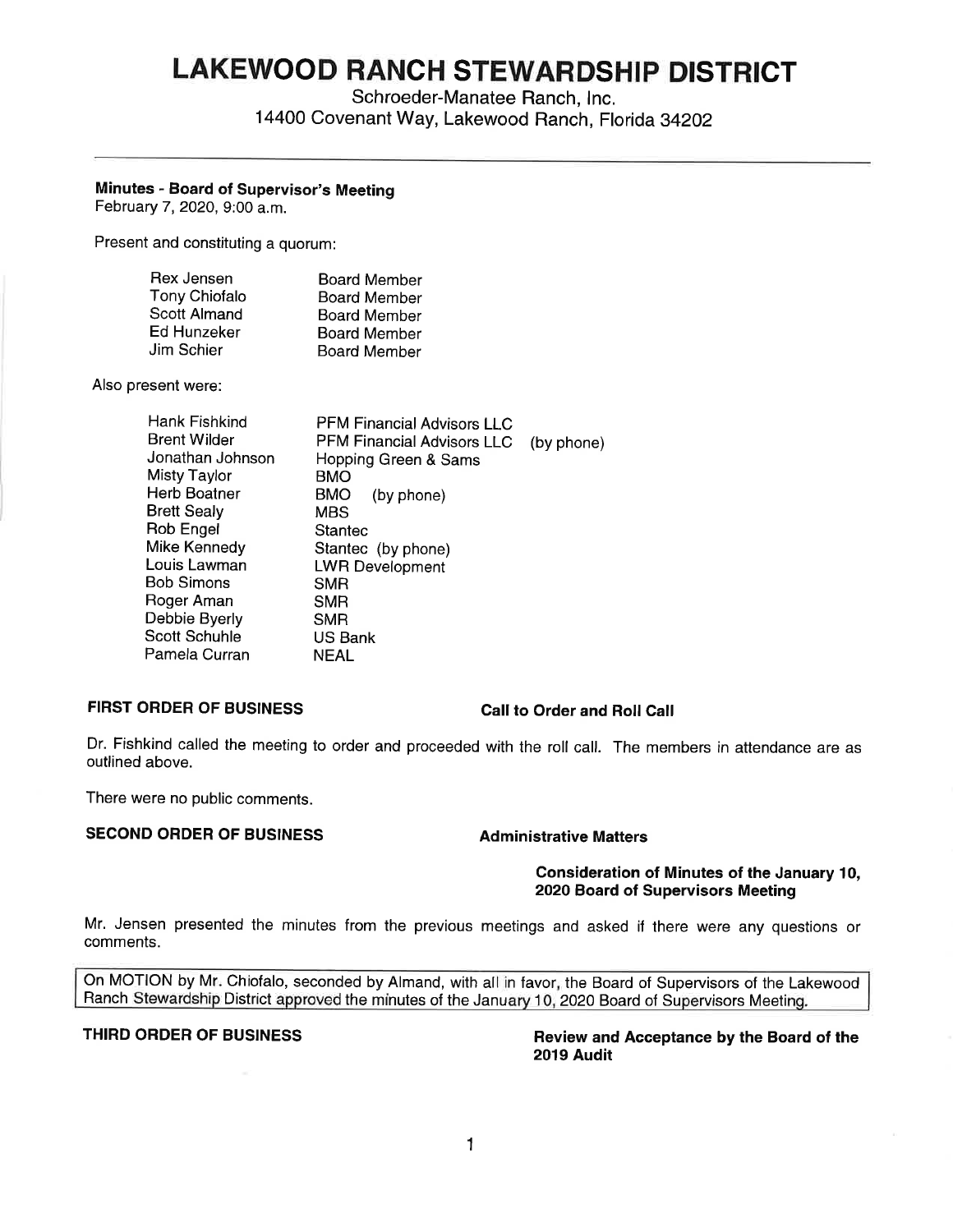Mr. Chiofalo provided a summary of the cover memo and final draft of the 2019 Audit Report, which was considered a clean report. Within the fiscal year six new Bonds were issued bringing the total amount of bonds issued to \$445 million. Mr. Chiofalo commended the SMR accounting department for their hard work. District Counsel's comments would be incorporated in the final report.

On MOTION by Mr. Hunzeker, seconded by Mr. Schier, with all in favor, the Board of Supervisors of the Lakewood Ranch Stewardship District accepted the 2019 Audit Report with the inclusion of District Counsel's comments.

FOURTH ORDER OF BUSINESS **Consideration of Agreements between the District and SMR Farms, LLC for Landscape Installation Services and Material** 

- **A. Lakewood Ranch Blvd. South Phase II Project**
- **B. Rangeland Pkwy. from Esplanade to Lorraine Rd. Project**
- **C. 44th Avenue East Phase IV Project**

Mr. Lawman presented the Agreement tor the Lakewood Ranch Blvd. South Phase II Project with a revision bringing the total amount of [\\$134,700.85.](https://134,700.85)

On MOTION by Mr. Almand, seconded by Mr. Chiofalo, with all in favor, the Board of Supervisors of the Lakewood Ranch Stewardship District approved the Agreement for the Lakewood Ranch Blvd. South Phase II Project.

The anticipated completed date is approximately 2 weeks out.

Mr. Lawman presented the Agreement for the Rangeland Pkwy. from Esplanade to Lorraine Rd. Project tor the total amount of [\\$203,883.00.](https://203,883.00)

On MOTION by Mr. Chiofalo, seconded by Mr. Chiofalo, with all in favor, the Board of Supervisors of the Lakewood Ranch Stewardship District approved the Agreement tor the Rangeland Pkwy. from Esplanade to Lorraine Rd. Project.

Mr. Lawman presented the Agreement for the 44<sup>th</sup> Avenue East Phase IV Project for the total amount of [\\$92,351.00](https://92,351.00).

On MOTION by Mr. Almand, seconded by Mr. Chiofalo, with all in favor, the Board of Supervisors of the Lakewood Ranch Stewardship District approved the Agreement for the 44<sup>th</sup> Avenue East Phase IV Project.

**FIFTH ORDER OF BUSINESS Consideration of Bid Award for University Parkway Landscape & Irrigation Maintenance (Bourneside to Lorraine)** 

- **A. Award Recommendation Letter and Bid Tabulation**
- **B. Resolution 2020-15, Award of Contract**
- **C. Agreement for Landscape and Irrigation Maintenance Services**

Mr. Kennedy noted that landscape contractors were recently pre-qualified and presented the recommendation to award the contract to Buccaneer Landscape Management tor the total bid of \$[105,850.74](https://105,850.74).

On MOTION by Mr. Almand, seconded by Mr. Schier, with all in favor, the Board of Supervisors of the Lakewood Ranch Stewardship District approved Resolution 2020-15, Award of Contract for University Parkway Landscape & Irrigation Maintenance.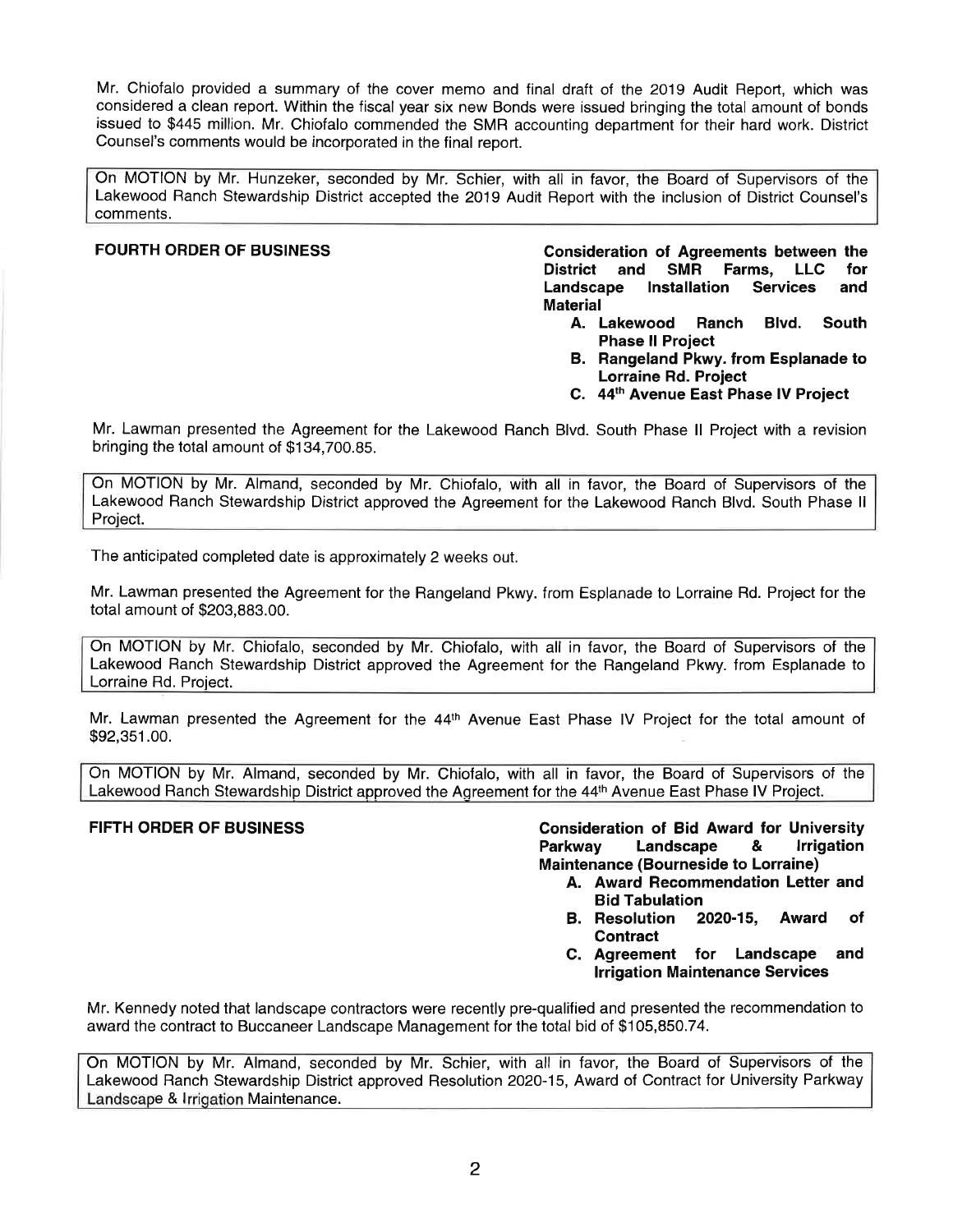**Mr.** Kennedy noted the agreement would be effective as of March **1,** 2020 for the duration of one (1) year. Mr. Johnson confirmed that the agreement was approved with the adoption of Resolution 2020-15.

### **SIXTH ORDER OF BUSINESS Financial Matters**

**Draw Requests & Requisitions** 

Mr. Almand presented for the Board's Consideration:

### **Requisition List for Draw No. 30 Del Webb - Series 2017 A Bond**

On MOTION by Mr. Chiofalo, seconded. by Mr. Schier with all in favor, the Board of Supervisors of the Lakewood Ranch Stewardship District approved Draw No. 30, Del Webb - Series 2017 A Bond.

### **Requisition List for Draw No. 14 Lakewood Centre & NW Sector Series 2018 Bond**

On MOTION by Mr. Chiofalo, seconded by Mr. Schier, with all in favor, the Board of Supervisors of the Lakewood Ranch Stewardship District approved Draw No. 14 for Lakewood Centre & NW Sector.

> **Requisition List for Draw No. 7 Lakewood Centre North Pre-Funding**

On MOTION by Mr. Chiofalo, seconded by Mr. Schier, with all in favor, the Board of Supervisors of the Lakewood Ranch Stewardship District approved Draw No. 7, Lakewood Centre North - Pre-Funding.

### **Requisition List No. 31 Lakewood Centre South Pre-Funding**

On MOTION by Mr. Chiofalo, seconded by Mr. Schier, with all in favor, the Board of Supervisors of the Lakewood Ranch Stewardship District approved Requisition List No. 31 for Lakewood Centre South.

> **Requisition List No. 14 Northeast Sector Phase 1B Series 2018 Bond**

On MOTION by Mr. Chiofalo, seconded by Mr. Schier, with all in favor, the Board of Supervisors of the Lakewood Ranch Stewardship District approved Requisition List No. 14 for Northeast Sector Phase 1B.

> **Requisition List No. 3 Lakewood National and Polo Run Projects Series 2017 Bond**

On MOTION by Mr. Chiofalo, seconded by Mr. Schier, with all in favor, the Board of Supervisors of the Lakewood Ranch Stewardship District approved Requisition List No. 3 for Lakewood National and Polo Run Projects.

> **Requisition List No. 2 Northeast Sector Phase 2A Series 2019 Bond**

On MOTION by Mr. Chiofalo, seconded by Mr. Schier, with all in favor, the Board of Supervisors of the Lakewood Ranch Stewardship District approved Requisition List No. 2 for Northeast Sector Phase 2A.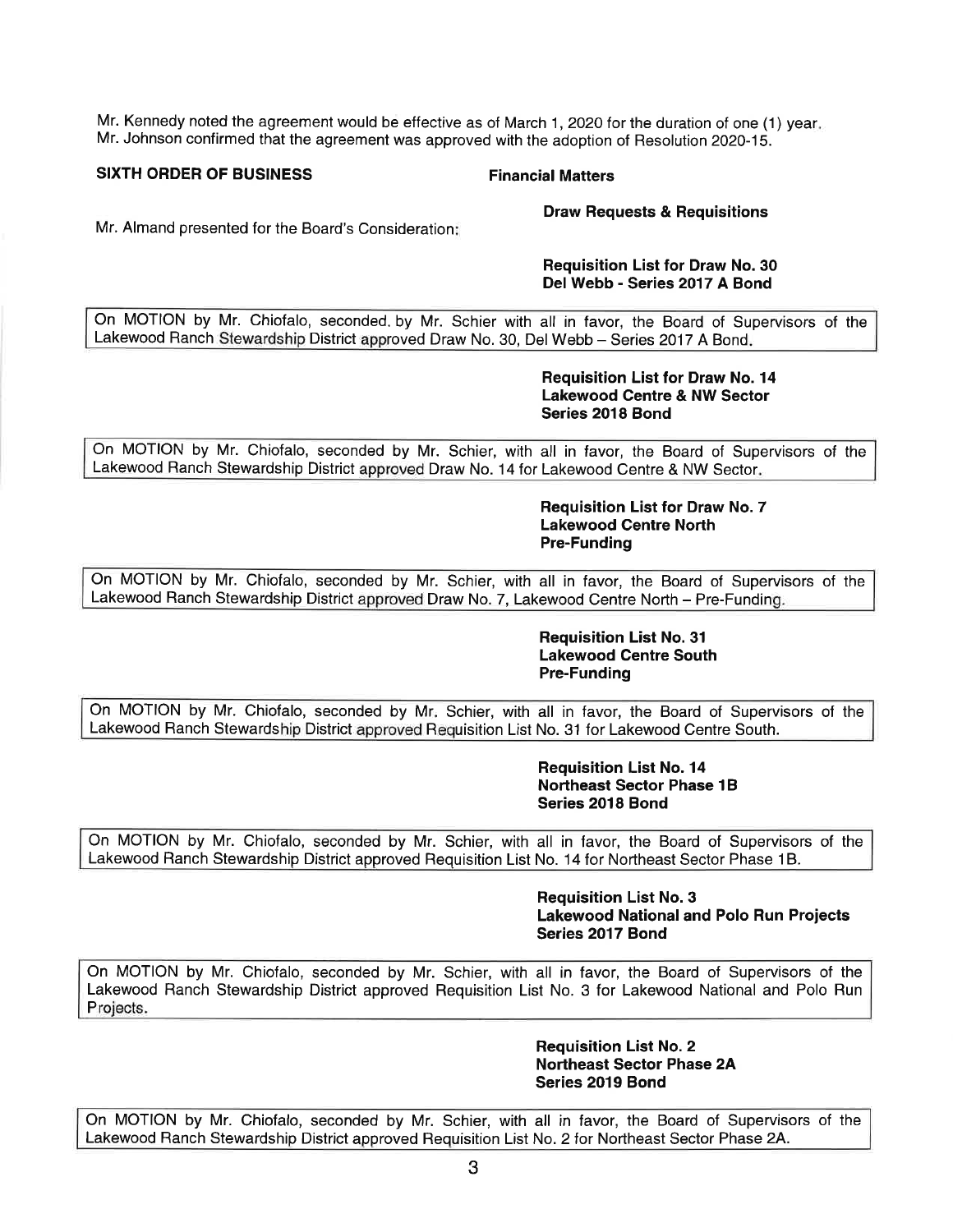**Requisition List No. 2 The Villages of Lakewood Ranch South Pre-Funding - Landowner/County Construction Funding Agreement** 

On MOTION by Mr. Chiofalo, seconded by Mr. Schier, with all in favor, the Board of Supervisors of the Lakewood Ranch Stewardship District accepted the Construction Funding and approved payment of Requisition List No. 2 for The Villages of Lakewood Ranch South.

Mr. Jensen noted that in order not to hold up the process for the Stewardship to seek reimbursement from the County he would like to request a delegation resolution from the Board authorizing the Chairman to review and execute documents for reimbursement by the County.

On MOTION by Mr. Almand, seconded by Mr. Chiofalo, with all in favor, the Board of Supervisors of the Lakewood Ranch Stewardship District authorized the Chair or Vice Chair to sign any appropriate conveyance or reimbursement documents relative to existing contracts subject to legal review as needed.

# **SEVENTH ORDER OF BUSINESS COMPILATION COMPILATION Report**

No Comments.

# **EIGHTH ORDER OF BUSINESS Staff Reports**

**Manager's Report** - Dr. Fishkind noted that on the direction of the Board staff has been working on potentially refinancing the Series 2011 bonds and asked Mr. Sealy to provide a summary of the findings to date.

Mr. Sealy provided a summary of the actions taken and favorable findings and presented an overview of refunding options. Mr. Sealy answered questions from the Board. The deadline for including annual debt service reduction on the 2021 tax bill is April 30<sup>th</sup>. Consensus of the Board is to pursue the taxable refunding option.

On MOTION by Mr. Hunzeker, seconded by Mr. Almand, with all in favor, the Board of Supervisors of the Lakewood Ranch Stewardship District authorized staff to proceed with the re-financing of the Series 2011 Bond on a taxable basis as presented by MBS.

Attorney's Report - Mr. Johnson provided legislative updates.

### **Engineer's Report** -

Mr. Lawman presented for the Board's approval: **Change Order No. 3** 

**SMR Farms, LLC Rangeland Pkwy from Lorraine Rod to Uihlein Rd Adding 600 Variegated Confederate Jasmine** 

On MOTION by Mr. Chiofalo, seconded by Mr. Almand, with all in favor, the Board of Supervisors of the Lakewood Ranch Stewardship District approved Change Order No. 3, SMR Farms, LLC.

> **Change Order No. 3 Irrigation Design Associates, Inc. Rangeland Pkwy from Lorraine Rod to Uihlein Rd Decrease in Contract Price Revised scope of work based upon changes to site conditions from that which was contemplated in the original plan**

On MOTION by Mr. Chiofalo, seconded by Mr. Almand, with all in favor, the Board of Supervisors of the Lakewood Ranch Stewardship District approved Change Order No. 3, Irrigation Design Associates, Inc.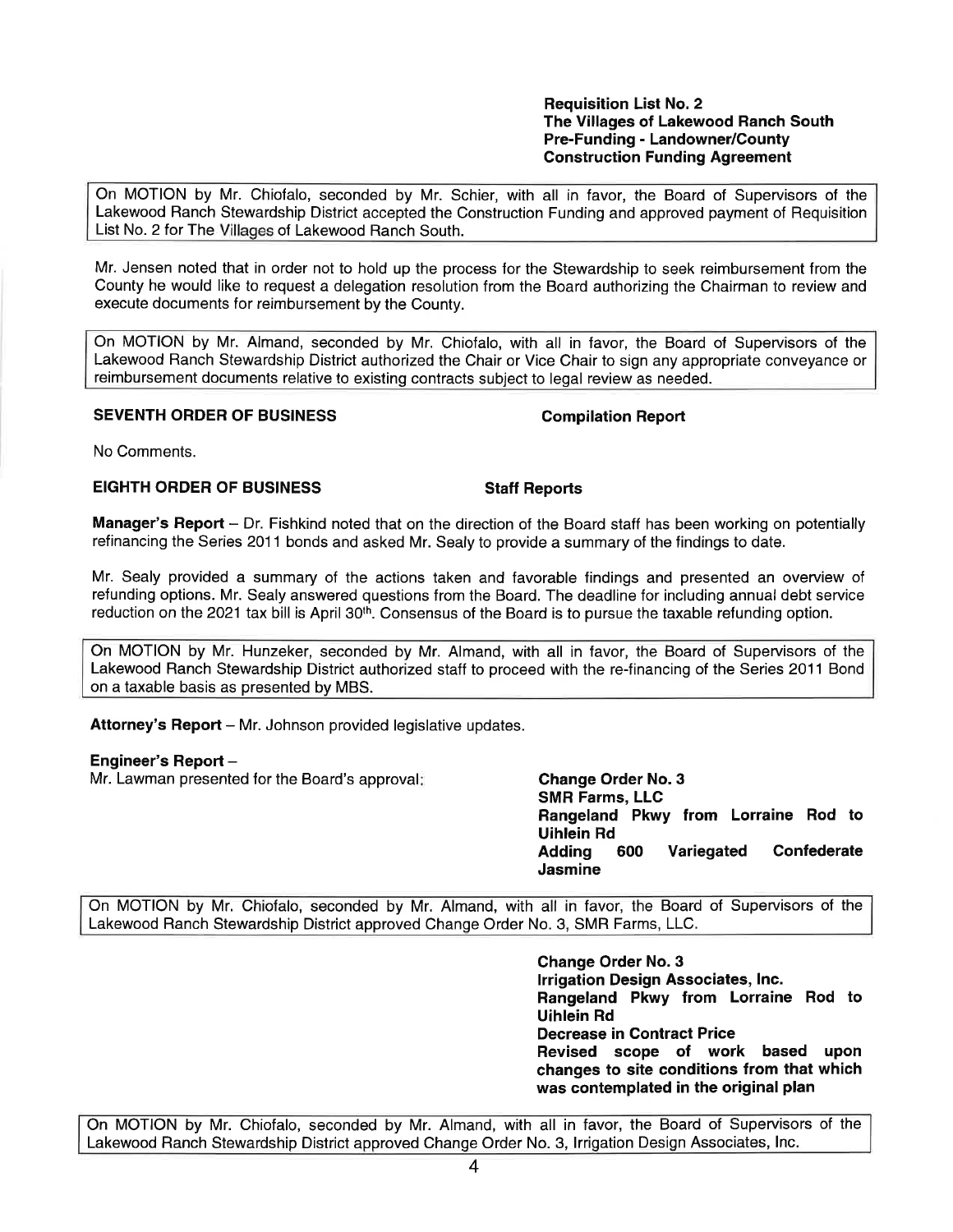Mr. Engel presented for the Board's approval: **Change Order No. 1 Change Order No. 1 The Rogers Group The Rogers Group Residential** & **Commercial Contracting Monument and Median Sign Construction Services (Lorraine/Fruitville) Re-engineering fees for Median Sign A and Stone Change after purchasing for Monument Sign E** 

On MOTION by Mr. Almand, seconded by Mr. Schier, with all in favor, the Board of Supervisors of the Lakewood Ranch Stewardship District approved Change Order No. 1 The Rogers Group.

> **Change Order No. 13 E.T. MacKenzie of Florida, Inc. 44th Ave East Phase V Type F modified curb changes; 6 reinforced concrete drive; additional fill; and box culvert**

On MOTION by Mr. Chiofalo, seconded by Mr. Schier, with all in favor, the Board of Supervisors of the Lakewood Ranch Stewardship District approved Change Order No. 13, E.T. MacKenzie of Florida, Inc.

> **Change Order No. 3 Woodruff** & **Sons, Inc. Waterside Place Boulevard and Waterside Place Park Earthwork**  May extras/overages - Move Existing rip **rap from land to island**

On MOTION by Mr. Almand, seconded by Mr. Schier, with all in favor, the Board of Supervisors of the Lakewood Ranch Stewardship District approved Change Order No. 3, Woodruff & Sons, Inc.

> **Change Order No. 6 Woodruff** & **Sons, Inc. Villages of Lakewood Ranch** - **Lakewood Ranch Blvd (Fruitville-South) Install Beam Guardrail; rounded end units**

On MOTION by Mr. Chiofalo, seconded by Mr. Schier, with all in favor, the Board of Supervisors of the Lakewood Ranch Stewardship District approved Change Order No. 6, Woodruff & Sons, Inc.

> **Agreement Woodruff** & **Sons, Inc. Lorraine Road Water Main Testing Services Lorraine Road from University to Fruitville**

On MOTION by Mr. Chiofalo, seconded by Mr. Schier, with all in favor, the Board of Supervisors of the Lakewood Ranch Stewardship District approved the Agreement with Woodruff & Sons, Inc.

> **Work Authorization** - **UES Proposal 1110.0120.00105 Universal Engineering Sciences Uihlein Road Phase** Ill **with SR 64 Turn Lanes Construction Materials Testing and Sitework**